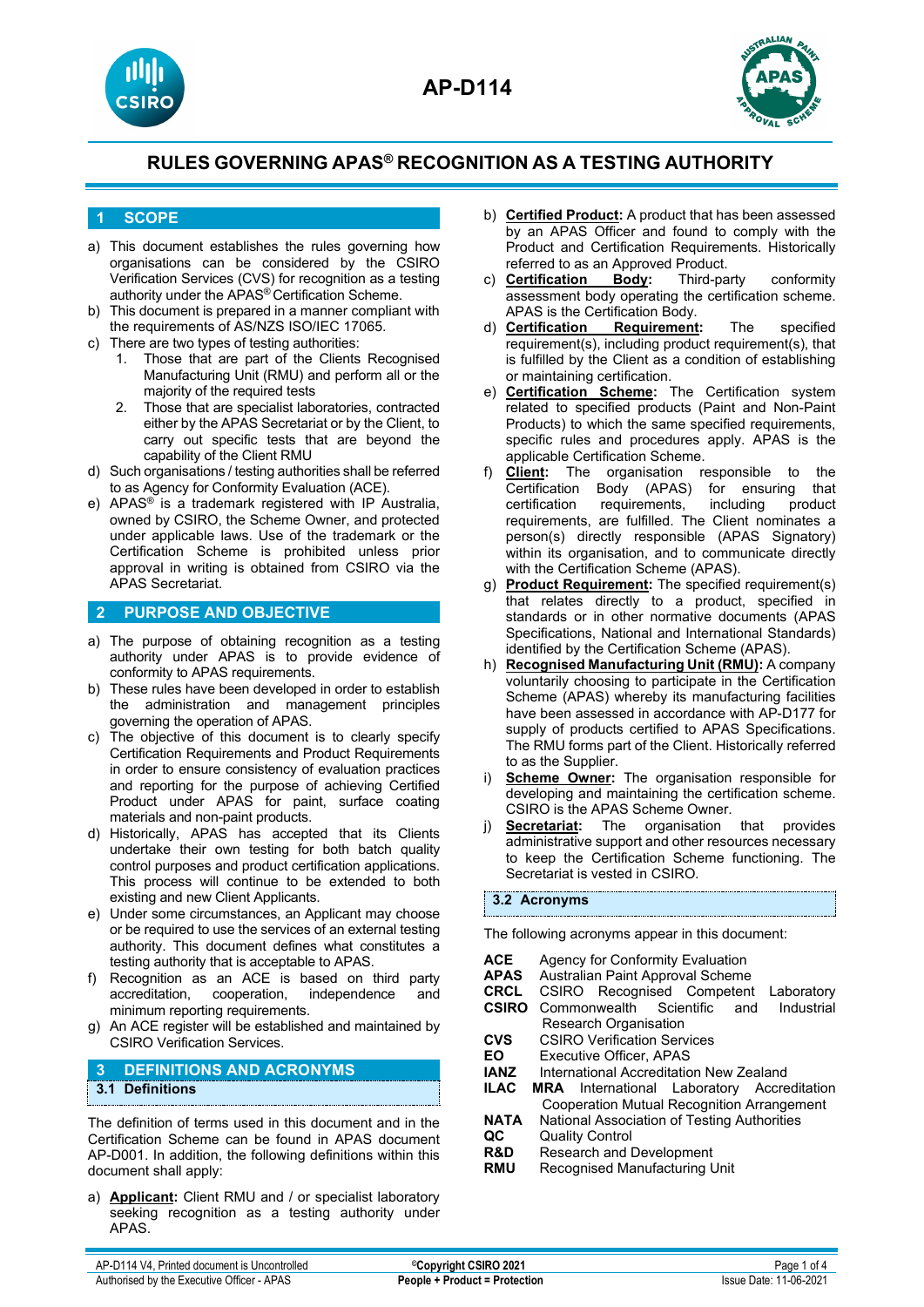





#### **4 AUTHORITIES AND RESPONSIBILITIES**

- a) The CVS Manager is accountable for the adherence of CVS to these rules and criteria and their equal application to all applicants.
- b) The Executive Officer APAS (EO) is responsible for the implementation and approval of the process for official recognition.
- **5 REFERENCED DOCUMENTS**
- a) The following standards are referenced in this document:
	- i. **AS 1580** Paints and related materials Methods of test
	- ii. **AS/NZS ISO 9001** Quality management systems - Requirements.
	- iii. **AS ISO/IEC 17025** General requirements for the competence of testing and calibration laboratories.
	- iv. **AS/NZS ISO/IEC 17065** Conformity assessment: Requirements for bodies certifying products, processes and services

These documents may be purchased through the Reference Standards Australia website: <https://www.standards.org.au/>

- b) The following APAS documents are referenced in this document:
	- i. AP-D001 Rules Governing How APAS® **Operates**
	- ii. AP-D004 Rules Governing Appeals and Complaint Handling
	- iii. AP-D150 Rules Governing How Specifying Organisations become Members of APAS
	- iv. AP-D177 Rules Governing How Product Manufacturers Participate in APAS.
	- v. AD-D178 Rules Governing Proficiency Testing Program Providers

All APAS documents are available for download from the APAS web site:<https://vs.csiro.au/apas/documents/>

#### **6 INTRODUCTION**

- a) For information about the history of APAS, refer the APAS web site:<https://vs.csiro.au/apas/history/>
- b) For information about how product manufacturers may participate in APAS, refer to APAS document AP-D177.
- c) For information about how to become a Member of APAS, refer to APAS document AP-D150.

#### **7 GENERAL CRITERIA**

- a) The ACE applicant shall be a registered business entity such as a Company.
- b) Australian applicants shall have a valid ABN or ACN.
- c) The Applicant shall hold a current accreditation from a duly authorised accrediting body for AS/NZS ISO 9001 (Quality Management Systems) from an organisation accredited by an International Laboratory<br>Accreditation Cooperation (ILAC, refer to Cooperation (ILAC, refer to [www.ilac.org\)](http://www.ilac.org/) Mutual Recognition Arrangement (ILAC MRA) signatory having a Scope of Accreditation covering AS/NZS ISO 9001 requirements.
- d) The Applicant's AS/NZS ISO 9001 Scope of Accreditation statement shall specifically include the Technical function.
- e) The Applicant shall preferentially have previous experience in the conduct of tests on paint, surface coating materials, non-paint (paint-associated) products and other applied coatings by standard accepted methods. For example, AS/NZS 1580. Refer also Note 1 below for exemptions.
- f) The Applicant shall agree to abide by the rules of the Certification Scheme as documented.

#### **8 TECHNICAL CRITERIA**

#### **8.1 RMUs**

- a) APAS requires that Client RMU(s) shall demonstrate their technical competence through one or more of the methods detailed in 8.1 b) below.
- b) **Technical competence shall be demonstrated by one or more of the three method OPTIONS below:** 
	- i. **OPTION 1:** The QC and/or R&D laboratory(s) must be accredited against AS ISO/IEC 17025, by an organisation accredited by an ILAC MRA signatory, and having a Scope of Accreditation covering AS ISO/IEC 17025 requirements. Within Australia, the National Association of Testing Authorities (NATA) is such an accredited organisation. IANZ Is the equivalent body for New Zealand. The laboratory(s) must have under their Scope of Accreditation **all** tests being conducted that relate to the specific APAS specifications and associated standards. Refer to Note 1 below.
	- ii. **OPTION 2:** The QC and/or R&D laboratory(s) must be accredited against AS ISO/IEC 17025 as per clause 8.1 b) i. *but* with a Scope of Accreditation that includes similar test(s) to those being conducted that are within the same Field of Application, for example Chemical Testing.
	- iii. **OPTION 3:** The QC and/or R&D laboratory(s) shall: Participate in a Proficiency Testing Program at least twice per calendar year, conducted by a recognised service provider – refer to documents AP-D177 clause 9.3 and AP-D178 (refer also Note 2 below for exemptions), **and** o Undergo an extended APAS audit covering issues such as:
		- Equipment: registration & maintenance
		- **Calibration**
		- **Traceability**
		- Record keeping
		- Training of Testing Staff
		- Format of reports; and
		- Ensure that at least one technical function, for<br>example Quality Control, Product example Development, Technical or Technical service etc, is included in the AS/NZS ISO 9001 Scope of Accreditation.

**NOTE 1:** Laboratory accreditation to AS ISO/IEC 17025 is limited to a specified scope of work, usually referenced by a range of test methods and/or standards. The Scope of Accreditation for each ACE will be reviewed in relation to the reference criteria (APAS specification and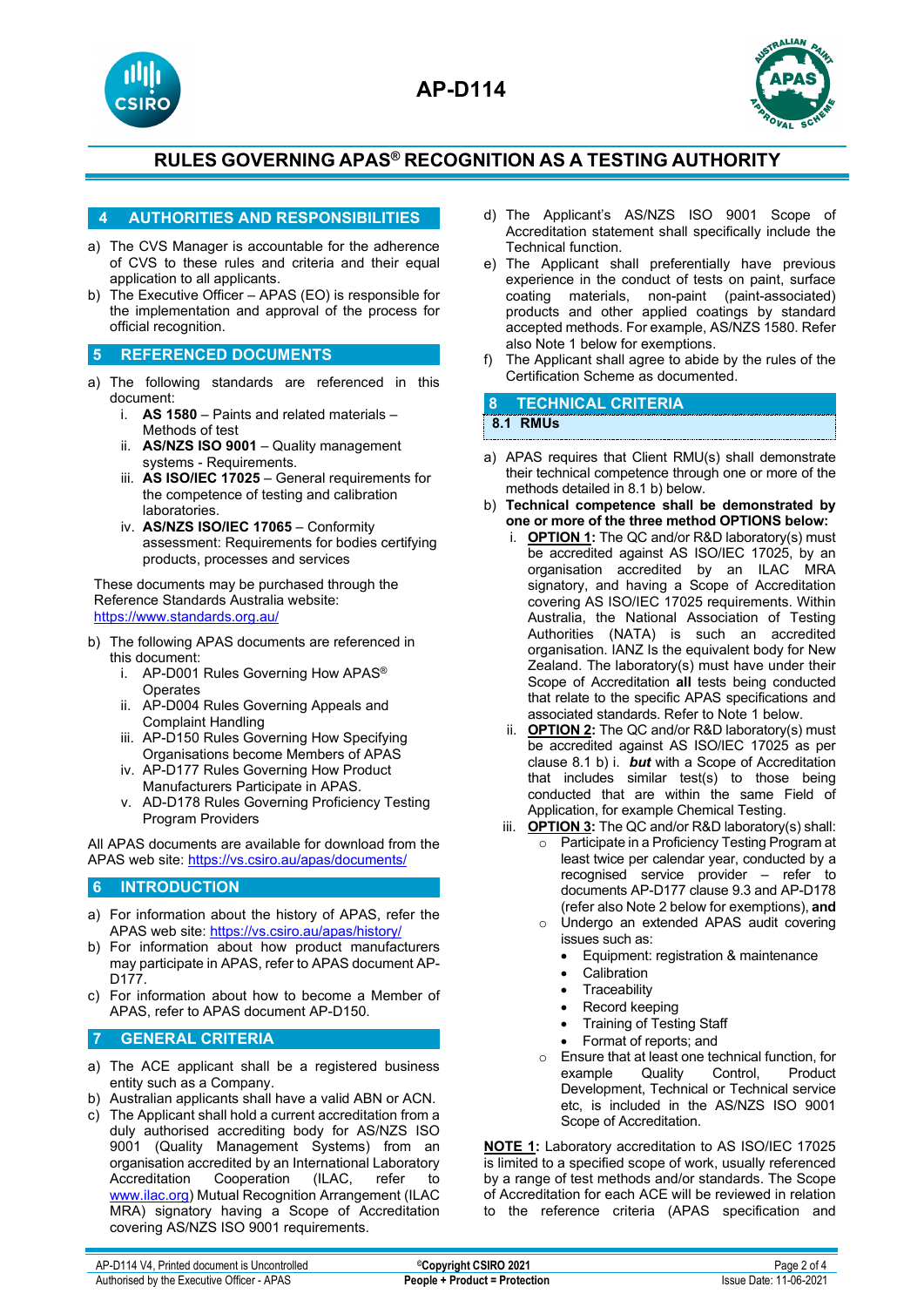



associated standards) listed in the various verification schedules upon which product certification is based.

**It is a requirement of certification that all products under the APAS Specification AP-S0042 shall be tested by a laboratory(s) that is AS ISO/IEC 17025 accredited with all the applicable test methods / standards stated in their Scope of Accreditation.**

Should APAS reference criteria call for test methods outside the scope of any identifiable and accredited conformity evaluation agency, competence within relevant fields of testing may determine the basis for recognition, if any.

**NOTE 2:** Where a QC and/or R&D laboratory cannot physically participate in a Proficiency Testing Program due to their laboratory equipment limitations, a laboratory can document and supply evidence of their internal series of Round Robin testing to demonstrate the proficiency of laboratory testing staff, testing history, developed and applicable test methods and full training history. This arrangement must agree with APAS by prior arrangement and be covered under the standard APAS auditing process for this Client.

**8.2 Other Test Authorities: CSIRO Recognised Competent Laboratory (CRCL)**

- a) The Applicant shall comply with all elements of clause 7 above. Refer also Note 3 below.
- b) The ACE shall be able to demonstrate technical competence by one or more of the following four method OPTIONS below:
	- i. **OPTION 1: As per clause 8.1 b) i.** above, must be accredited against AS ISO/IEC 17025 *and* with a Scope of Accreditation that includes the specific test(s) being conducted that relate to the specific APAS specifications and associated standards, or;
	- ii. **OPTION 2: As per clause 8.1 b) ii above,** must be accredited against AS ISO/IEC 17025 *and* with a Scope of Accreditation that includes similar test(s) to those being conducted that are within the same Field of Application, for example Chemical Testing or;
	- iii. **OPTION 3:** If not accredited to AS ISO/IEC 17025 as per either 8.2 b) i. or ii. above, the Applicant laboratory may undergo a regular series of audits by either APAS officer(s) or agent(s) approved by the EO to establish confidence in their technical competence; or
	- iv. **OPTION 4:** Have a long-standing documented relationship with CSIRO in relation to its competency, testing history, proficiency of laboratory testing staff, development of and applicable test methods and full staff training history. An example of such a relationship is with the Field Services Group, Photometrics Laboratory (Department of Planning, Transport and Infrastructure) in South Australia.

**NOTE 3:** Where the ACE Applicant does not hold external AS/NZS ISO 9001 accreditation as per clause 7 c) above, application may be made for a variation. Variation may be granted where an initial audit by APAS compliance

management system to the requirements of AS/NZS ISO 9001.

### **9 COOPERATIVE CRITERIA**

- a) A cooperative relationship between the Applicant and CVS is essential for effective processing of submissions to produce Certified Product(s).
- b) The Applicant organisation must be capable of written and oral communication that is clear, concise and in the mutually understood language of English. The testing authority must also provide reasonable access to supplementary information and be available to authenticate submitted documents.
- c) The Applicant shall nominate a senior staff member to act as the APAS Contact and Signatory. This person shall be able to communicate with the EO in English on technical matters related to APAS activities. The Signatory does not necessarily need to be a senior technical person with the Applicant's organisation. However, it is expected that the Signatory shall be able to liaise confidently between the technical function and the EO.
- d) The likelihood for the development of a cooperative relationship will be assessed through preliminary contacts and discussions during the ACE application stage. Where the EO has doubts about the development, the EO will discuss the concerns with the Applicant who will be given the opportunity to resolve such issues.

#### **10 REPORT CRITERIA**

- a) Submitted evidence, referred to as conformity evaluation or test reports, must be clear, concise, relevant and unambiguous in relation to identification of the product. They must include the product(s) full name, Client Product identification designation, batch production numbers, and the specified requirements against which it has been evaluated i.e., APAS Specification test methods and/or applicable standards. If the Applicant has AS ISO/IEC 17025 accreditation, many of the specific reporting requirements will be stipulated as part of the accreditation.
- b) Recognition by CVS extends these reporting requirements to include the following:
	- i. Reports shall be in the English language.
	- ii. A clear, unique and unambiguous identification of the product under test i.e., Test Report Number.
	- iii. A clear statement, for each testing requirement, as to whether the product has or has not met the specified requirements for which certification is being sought.
	- iv. A declaration of any and all conflicts of interest relevant to the product and the product manufacturing organisation.
	- v. All results of testing reported in figures wherever possible.
	- vi. Detail that sufficiently demonstrates all required aspects of the evaluation were executed and completed.
	- vii. Reports shall be signed off by the technical person authorised by the ACE to do so on their behalf (APAS Signatory).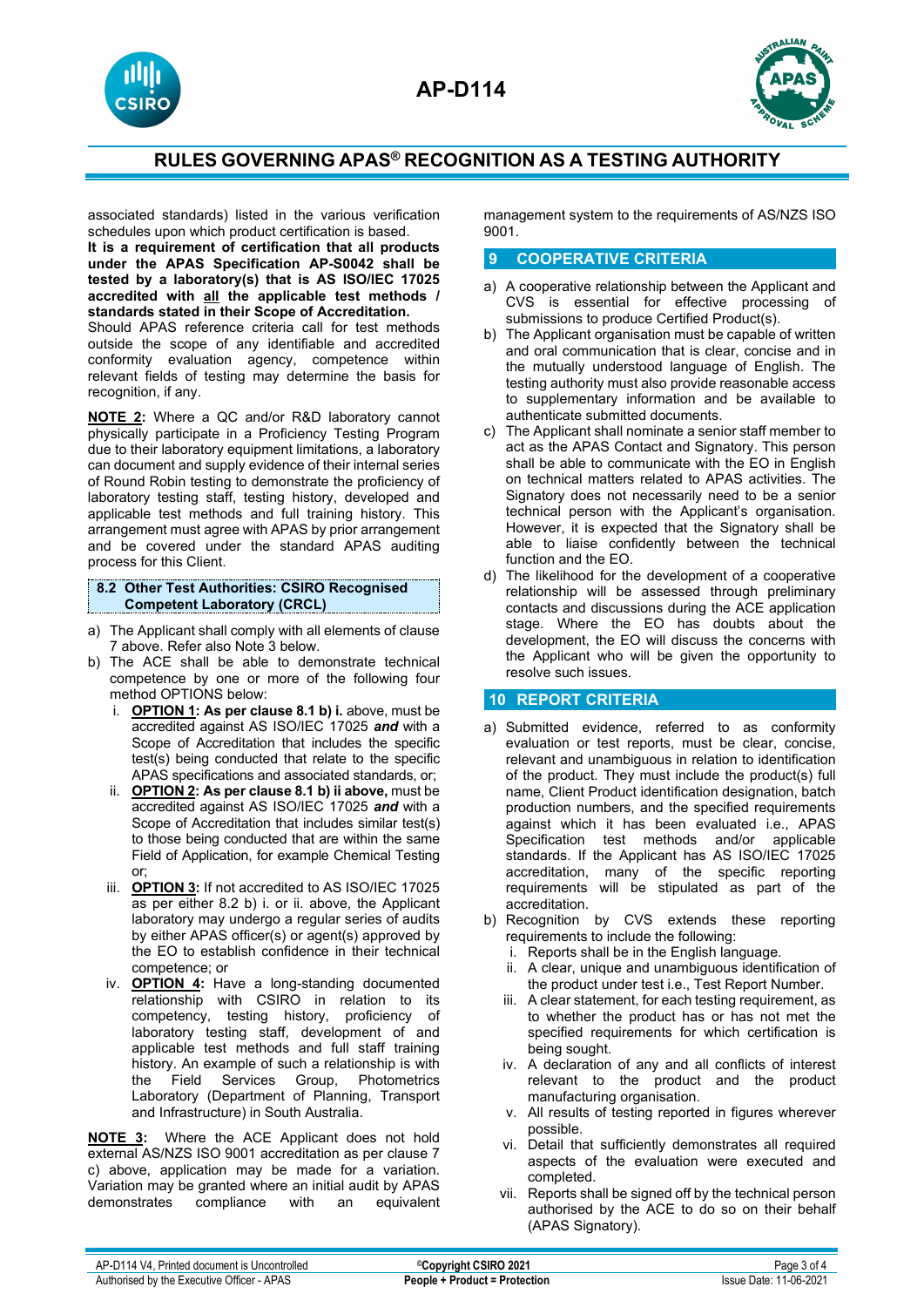



c) The Applicant must submit, as part of its application, an example of a test report complying with CVS requirements. The report format and content need to be agreed upon between the Applicant and CVS prior to recognition as a testing authority.

#### **11 RETROSPECTIVE RMU RECOGNITION**

- a) Many paint and surface coating material manufacturers have a long and satisfactory history of cooperation with APAS through the Client RMU process.
- b) All existing Clients with RMUs shall automatically be added to the APAS ACE list.
- c) All existing Client RMUs shall agree to be bound by the requirements contained in this document.

#### **12 COMPLAINTS AND APPEALS**

- a) APAS recognised Clients (existing ACE) or Applicants (those seeking recognition as an ACE), may lodge a complaint or an appeal against a decision made by the Certification Body, Certification Scheme, Scheme Owner or any of its processes or personnel.
- b) Appeals and complaints shall be subject to the process detailed in APAS document AP-D004.